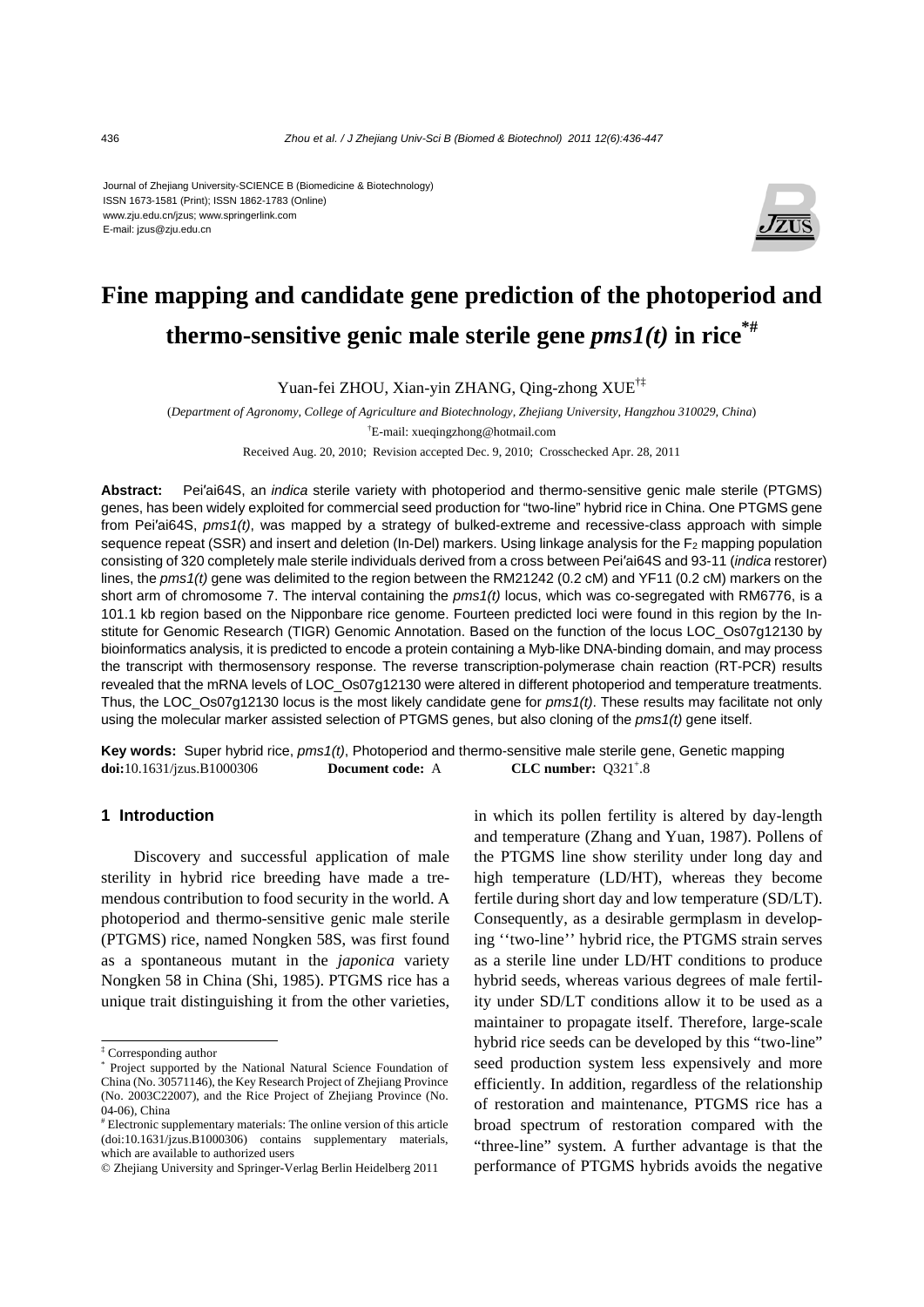effects of male sterile cytoplasm (Virmani *et al*., 2003).

The fertility trait shows a typical single-locus segregation in the  $F_2$  population from a cross between Nongken 58S and Nongken 58. This locus was designated as *pms3* (Mei *et al*., 1999a; 1999b), and was delimited into a 28.4-kb interval on chromosome 12 (Lu *et al*., 2005). In contrast, the fertility trait of 32001S, an *indica* PGMS line also derived from Nongken 58S, displays a two-locus segregation pattern in the progeny resulting from a cross with the *indica* cultivar Minghui 63 (Zhang *et al*., 1994), indicating that the fertility trait segregation is dependent on the genetic backgrounds of the materials used in the crosses. The two loci were designated as *pms1* and *pms2*, and were localized on chromosomes 7 and 3, respectively. The effect of *pms1* was found to be two to three times larger than that of *pms2* (Zhang *et al*., 1994). Liu *et al*. (2001) constructed a physical map of the *pms1* region and further localized the *pms1* locus to an 85-kb region on chromosome 7. Compared with the TGMS, the genetic mechanism of PTGMS is far more complex. The sterile lines derived from Nongken 58S show diversity of photoperiod and thermo-sensitive characteristics, and the thermo-sensitive genes are not always allelic under different genetic backgrounds (Chen and Lu, 1996; Xiang *et al*., 2002; Zhou *et al*., 2005). Recently cloned PGMS genes *OSMYOXIB* (Jiang *et al*., 2007) and *Ugp1* (Chen *et al*., 2007) cosuppressing plants show TGMS phenotype, but are different from the PTGMS genes of Nongken 58S.

Pei′ai64S as a widely-applied PTGMS line, which shows significant thermo-sensitive characteristics, was also derived from the *japonica* variety Nongken 58S. It contains complex germplasm backgrounds such as *indica* and *javanica* (Luo *et al*., 2000). A new elite "two-line" hybrid rice variety named Liangyoupeijiu (Pei′ai64S/93-11) with Pei′ai64S as a male sterile line has been widely extended as a super hybrid rice variety in the southern provinces of China. However, the genetic factor(s) responsible for the PTGMS trait in the above line is still unclear. Thus, it is necessary to further investigate and map the sterile genes responsible for PTGMS in Pei′ai64S. In this study, we constructed a larger  $F_2$  population with a total of 320 sterile plants, and attempted to make fine genetic mapping of PTGMS genes in Pei′ai64S. Here, we show that the *pms1(t)* gene is located in a 101.1-kb

region between RM21242 (0.2 cM) and YF11 (0.2 cM) markers, and was predicted to encode a protein containing a Myb-like DNA-binding domain. The results of this study will greatly facilitate the final isolation of the  $pms1(t)$  gene by a map-based cloning approach and would be useful for molecular marker-assisted selection for new PTGMS lines in hybrid rice breeding.

#### **2 Materials and methods**

#### **2.1 Plant materials and mapping population**

The maternal parent Pei′ai64S, as an *indica* type of the PTGMS variety with a low critical temperature for fertility transfer, is widely applied in China (Luo *et al*., 2000). The paternal parent 93-11 is a typical *indica* variety, and its whole genome has been sequenced (Yu *et al.*, 2002). The F<sub>1</sub> (Pei'ai64S/93-11) and  $F_2$  populations were planted in the field under LD/HT conditions on the experimental farm at Zhejiang University, Hangzhou, China in 2005. The heading stage was arranged from late July to mid-August, during which the day length and average daily temperature were favorable for the identification of sterile plants in the  $F_2$  population. The sterile control (Pei′ai64S) was sowed five times at 10 d intervals from the first 10 d interval of May to the second 10 d interval of June.

## **2.2 Pollen fertility examination**

Plants were classified as sterile based on the anther's shape (not dehiscing) and without dispersed pollens during the heading stage. For pollen fertility, three panicles per sterile plant were sampled after the heading stage, but before flowering, and were fixed in 37% (v/v) formaldehyde/glacial acetic acid (FAA) solution. Pollen grains from broken anthers were stained with a 0.01 g/ml iodine and iodine-potassium solution  $(I_2-KI)$ . More than 600 pollen grains from each individual were examined under a microscope to estimate the percentage of fertile stainable pollen. Plants with 100% sterile pollens were considered to be completely male sterile. Pollen fertility of each sterile plant was tested at least three times during the heading stage. All sterile individuals were planted in the field during the summer of 2006 to reconfirm their sterility.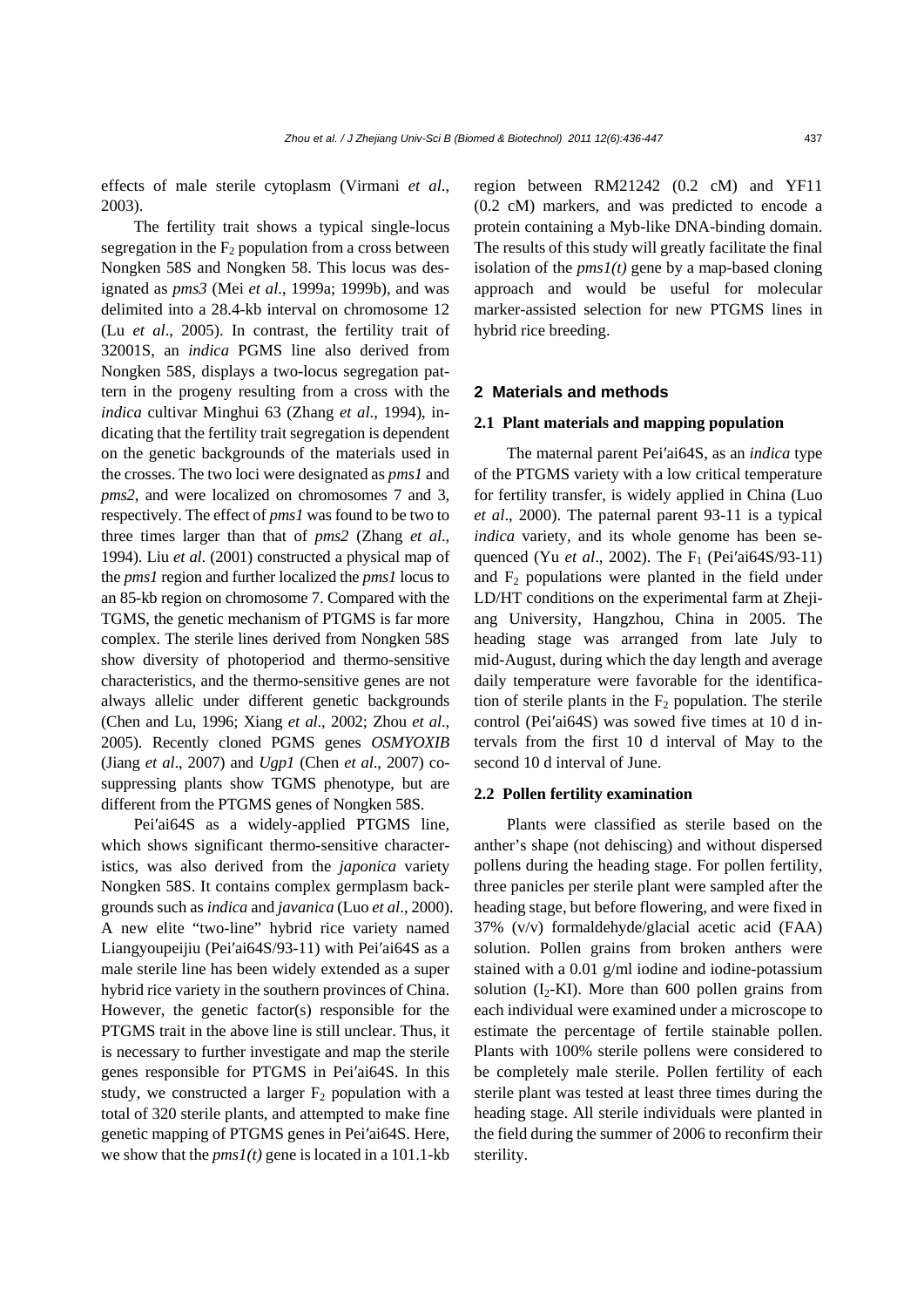#### **2.3 Molecular marker development and assay**

Whole genomic sequences of *Oryza sativa* subspecies *indica* (93-11) and *japonica* (Nipponbare) were downloaded from ftp://ftp.genomics.org.cn/pub/ ricedb/SynVs9311/9311/Sequence/Chromosome/ and http://rgp.dna.affrc.go.jp/IRGSP/Build4/build4.html websites, respectively. Information about 18828 simple sequence repeats (SSRs) was obtained from the supplementary Table 18 of Matsumoto *et al*. (2005). Other SSR loci in the target genomic region were identified by the online software Simple Sequence Repeat Identification Tool (SSRIT; http://www.gramene.org/gramene/searches/ssrtool) (Temnykh *et al*., 2001). Polymerase chain reaction (PCR) based insert and deletion (In-Del) markers were developed for the regions in defect of SSR markers. Sequence differences between the corresponding genomic regions of 93-11 and Nipponbare were identified by bl2seq (http://www.ncbi.nlm.nih.gov/blast/bl2seq/wblast2.cgi).

Primers for the candidate SSR or In-Del markers were designed based on the flanking sequence of SSR loci or In-Dels using the Primer3 program (http:// frodo.wi.mit.edu/primer3/) (Rozen and Skaletsky, 2000). In order to predict the polymorphism of markers between 93-11 and Nipponbare, all primers were analyzed by electronic PCR (e-PCR) (ftp://ftp.ncbi.nlm.nih.gov/pub/schuler/e-PCR/) before synthesizing.

Plant DNA used for constructing the DNA pool of fertility or sterility was extracted from 5 g of fresh leaf tissues using the hexadecyltrimethy ammonium bromide (CTAB) method described by Murray and Thompson (1980). DNA extraction from other sterile plants was carried out following a rapid one-tube genomic DNA extraction method described by Steiner *et al*. (1995).

PCR was performed in a 15-μl reaction volume containing 25 ng of the template DNA, 1.5 μl  $10\times$ PCR buffer, 0.2 mmol/L deoxy-ribonucleoside triphosphate (dNTP), 0.2 μmol/L primer pairs, and 0.5 U *Taq* DNA polymerase. The amplification protocol included an initial denaturation at 94 °C for 5 min, followed by 35 cycles of 30 s denaturation at 94 °C, 30 s annealing at 55 °C, and extension of 1 min at 72 °C, and a final extension step of 5 min at 72 °C in a DNA Engine Thermal Cycler (MJ Research, USA). *Taq* DNA polymerase and dNTP were purchased from Dingguo Biotech Co., Ltd. (Beijing, China). Primers were synthesized by Sangon Co., Ltd. (Shanghai, China). PCR products were separated on a 0.06 g/ml polyacrylamide gel, and the amplified DNA fragments were silver-stained for visualization.

#### **2.4 Genetic mapping and linkage analysis**

Linkage between molecular markers and the PTGMS gene was determined following bulkedextreme and recessive-class approaches (Zhang *et al*., 1994). Fertile (BF pool) and sterile (BS pool) DNA bulks were prepared by mixing equal amounts of DNA from 10 highly fertile (>95% fertile pollen) plants and 10 completely sterile (100% sterile pollen) plants, respectively. Bulked segregation analysis was used to identify all of the markers linked to the PTGMS gene (Michelmore *et al*., 1991). Markers that could detect polymorphism between the two bulks were further used to analyze the completely sterile population.

## **2.5 Expression analysis**

The plants tested for sterile traits were grown under two natural conditions: LD/HT and SD/LT. TRIZOL™ kit (Invitrogen, Shanghai, China) was used for RNA isolation with the manufacturer's recommended protocol. The total RNA was extracted from the developing young panicles with length of 2, 10, and 20 cm at the boot stage of the plants. Semi-quantitative reverse transcription (RT)-PCR experiments were performed with PrimeScript™ 1st strand cDNA synthesis kit (TaKaRa, Dalian, China). Total RNA was reverse transcribed into singlestranded cDNA. The cDNA transcribed from the total RNA (20 μl reaction volume) was used as the template according to the manufacturer's instructions. A 1-µl cDNA solution of each sample was used for RT-PCR. Base on information from the Institute for Genomic Research (TIGR) rice genome (http://rice. plantbiology.msu.edu/cgi-bin/gbrowse/rice/), sequences of five putative genes located in the target region were used for primer design to study their expressions. Primers were designed using the Primer3 program (http://cbr-rbc.nrc-cnrc.gc.ca/cgi-bin/primer3\_www.cgi) (Rozen and Skaletsky, 2000). To exclude contamination of DNA, all primer pairs were designed to span at least one intron. Details of primers specific for these genes are shown in Table 1. RT-PCR amplification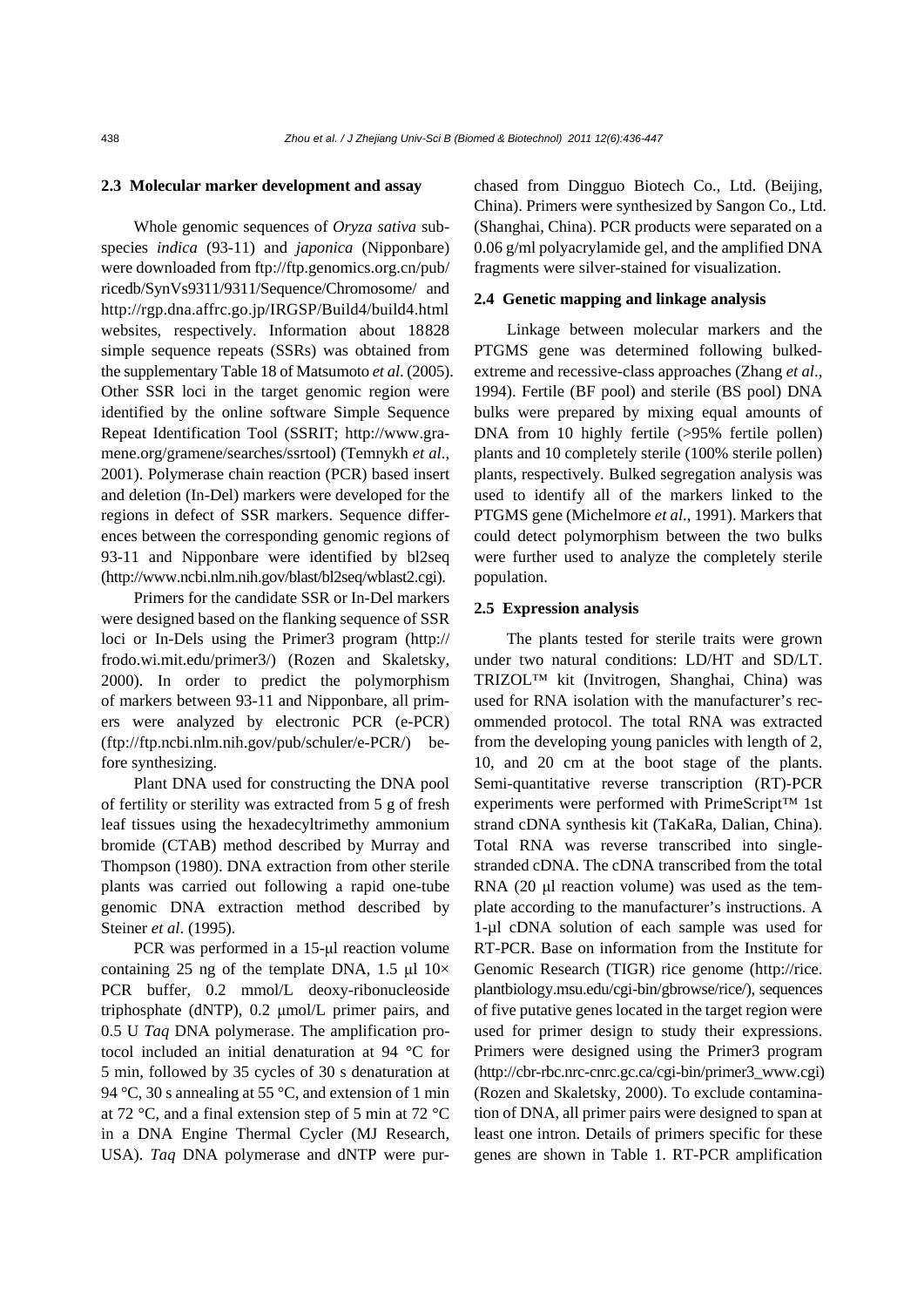with all the primers was carried out at an annealing temperature of 55 °C. The ubiquitin gene was used as a control. The PCR reactions consisted of an initial denaturation for 5 min at 95 °C followed by 30 cycles of denaturation at 94 °C for 30 s, annealing at 55 °C for 30 s, and extension at 72 °C for 40 s. The PCR products were electrophoresed on 0.01 g/ml agarose gels. The experiments were repeated in triplicate.

| Table 1 Primers for the RT-PCR analysis |  |
|-----------------------------------------|--|
|-----------------------------------------|--|

| Gene name      | Primer<br>name | Primer sequence $(5' \rightarrow 3')$ |
|----------------|----------------|---------------------------------------|
| LOC_Os07g12130 |                | G2130F AGTGGGCAGAGATTGCAAAG           |
|                |                | G2130R CTTGCACCTATCACCCCACT           |
| LOC Os07g12140 |                | G2140F GGTCCCAGTTTCCTGCAATA           |
|                |                | G2140R TCCGTGCAATCAAATCAAGA           |
| LOC Os07g12160 |                | G2160F CCTGAAGATGCAAGGAAAGC           |
|                |                | G2160R GCCTCCAAATACCCCTTGAT           |
| LOC Os07g12170 |                | G2170F CTGTTCGCGAAGAAGGAGAT           |
|                |                | G2170R TCATTCAGCATCCTGTGGAG           |
| LOC Os07g12240 |                | G2240F TGTTGGTACTGGGACCATTG           |
|                |                | G2240R TGATCCTCCCATCTCTGTCC           |
| Ubiquitin      | UbiqF          | AGAAGGAGTCCACCCTCCAC                  |
|                | UbiqR          | CACGGTTCAACAACATCCAG                  |

#### **2.6 Sequencing and data analysis**

To calculate the linkage distance between molecular markers and *pms1(t)* locus, the data were analyzed with MAPMAKER/EXP 3.0 (Lincoln *et al*., 1992) at a limit of detection (LOD) threshold of 3.0. A linkage map was constructed using MapDraw V2.01 (Liu and Meng, 2003). The candidate gene sequencing was made by Invitrogen Corporation. The obtained gene sequences were used for gene prediction through Genscan (http://genes.mit.edu/GENSCAN. html) and FGENESH (http://mendel.cs.rhul.ac.uk/ mendel.php?topic=fgen), and subjected to multiple sequence alignment with CLUSTALW (http:// clustalw.genome.jp/).

### **3 Results**

# **3.1 Construction of a completely sterile population and genetic analysis of male fertility**

The day length and temperature are suitable for PTGMS gene expression during the heading stage from late July to mid August in Hangzhou. By pollen grain fertility test, a total of 320 completely sterile plants were obtained from a large  $F_2$  population consisting of 6384 individuals. These plants were used to construct a completely sterile population for PTGMS gene mapping.

A total of 1008 plants were randomly selected from the  $F_2$  population for genetic analysis. Pollen fertility of each plant was investigated under the LD/HT conditions. In this population, 59 plants classified as completely sterile showed no dehiscing anther (A3, B3 in Fig. 1) with 100% sterile pollen as the maternal parent Pei′ai64S (Table 2; C3, C4 in Fig. 1). Another 193 plants classified as partially sterile had a thin anther with some dehiscing occurring at the top (A2, B2 in Fig. 1) and contained about 6.20% of dark stained fertile pollens (Table 2; C2 in Fig. 1). The anther shape and pollen fertility of the rest of the 756 fertile plants were similar to those of the paternal parent 93-11 (A1, B1, C1 in Fig. 1). The numbers of fertile plus partially sterile and completely sterile individuals fit the expected 15:1 ratio  $(\chi^2=0.21,$ *P*>0.9), indicating that the PTGMS trait of Pei'ai64S was controlled by two recessive genes. The expected segregation ratio was also confirmed by distribution of seed setting rate (data not shown).

Table 2 Pollen fertilities of F<sub>2</sub> sterile individuals and **control by the observation under light microscope** 

| $F2$ sterile individuals |      | Pollen fertility (%) |           |       |      |  |  |  |
|--------------------------|------|----------------------|-----------|-------|------|--|--|--|
| and control              | n    | ТS                   | <b>RS</b> | SS    | NF   |  |  |  |
| Extreme sterility        |      | 59 99.23             | 0.01      | 0.77  | 0.00 |  |  |  |
| Partial sterility        |      | 193 77.56            | 0.30      | 15.94 | 6.20 |  |  |  |
| Pei'ai64S (CK)           | 150. | 98.14                | 0.76      | 110   | 0.00 |  |  |  |

On the basis of their shapes and staining patterns, pollen grains could be classified into four categories, viz. typical sterile or unstained withered sterile (TS), round sterile or unstained spherical sterile (RS), stained sterile or stained round sterile (SS), and normal fertile or stained round fertile (NF), respectively

# **3.2 Analyses of linkage molecular markers using bulked segregant analysis (BSA) method**

The sterile genes of Pei′ai64S were linked with the SSR marker on chromosome 7 based on previous study (data not shown). After analysis of the predicted amplification by e-PCR, 58 pairs of primers based on specific sequences of chromosome 7 were designed for screening the polymorphism between two parents (Pei′ai64S and 93-11), and between two bulks (fertile pool and sterile pool). Twenty-two pairs of primers were identified as polymorphic markers, which showed a linkage relationship with the PTGMS gene (Table 3; Fig. 2).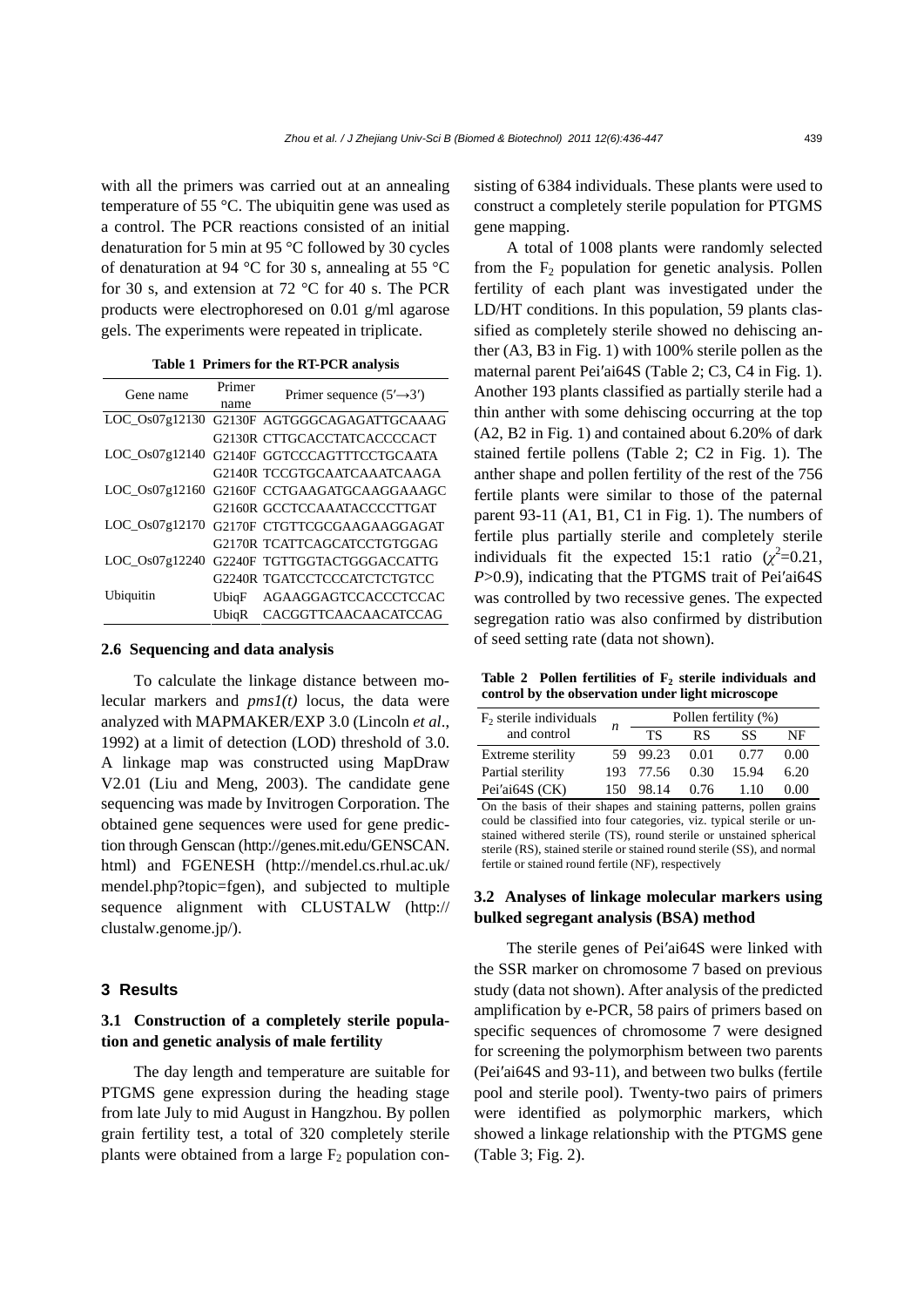| Marker<br>Synonym |                     | Motif      | $\overline{\text{No}}$ . of | Chr.           | Primer sequence $(5' \rightarrow 3')$ | PCR product size (bp) |     |
|-------------------|---------------------|------------|-----------------------------|----------------|---------------------------------------|-----------------------|-----|
| name              |                     | Repeat     |                             | Nipponbare     | $93 - 11$                             |                       |     |
| RM21136           |                     | AAG        | 13                          | 7              | Forward: GAAGCCAAACGCAACCAAGG         | 108                   | 108 |
|                   |                     |            |                             |                | Reverse: TCGGTGAATTGTCCTGTATCAGC      |                       |     |
| RM21216           |                     | AT         | 41                          | 7              | Forward: GTGGCCACCTGTGGATACAA         | 385                   |     |
|                   |                     |            |                             |                | Reverse: TATCTCATGCGAGCCAGATG         |                       |     |
| <b>YF48</b>       |                     | AT         | $\,8\,$                     | 7              | Forward: GGCTCTTAGCCATCAAGATACAA      | 152                   |     |
|                   |                     |            |                             |                | Reverse: CAGTATGGAACAAAGAGCCAAG       |                       |     |
| RM21238           |                     | <b>CCG</b> | 10                          | 7              | Forward: GAGCTTCTCCTCACCCATCACC       | 189                   | 273 |
|                   |                     |            |                             |                | Reverse: CTTCTGCAGAGGGTGTTCAACG       |                       |     |
| RM21242           |                     | <b>GTC</b> | 7                           | 7              | Forward: GAGAGGAATGGAATGGAATGAGG      | 131                   | 134 |
|                   |                     |            |                             |                | Reverse: GAACAGGCATGGTGAAGAGTGC       |                       |     |
| RM6776            | <b>RM21244 TCC</b>  |            | 9                           | 7              | Forward: AGCCCGGACATGCAAAAC           | 169                   |     |
|                   |                     |            |                             |                | Reverse: GAAGCAGGCGAAATCTCCTC         |                       |     |
| <b>YF11</b>       |                     | A          | 17                          | 7              | Forward: ATACCTCACTTGGCCTGTGC         | 190                   | 194 |
|                   |                     |            |                             |                | Reverse: TACCCTATACCGAACCGTGC         |                       |     |
| <b>YF15</b>       |                     | In-Del     |                             | 7              | Forward: TGGAGGCAAACCTAAAAAGG         | 351                   | 343 |
|                   |                     |            |                             |                | Reverse: TAATCCAACCGCACGTGAT          |                       |     |
| YF22              |                     | In-Del     |                             | 7              | Forward: TCGAGTCCGCTTATCTCCAG         | 210                   | 205 |
|                   |                     |            |                             |                | Reverse: AGGGAGAGGGGAGAGGAGTA         |                       |     |
| <b>YF25</b>       |                     | In-Del     |                             | 7              | Forward: TGGCGACATAGGAGTGTTTG         | 386                   | 377 |
|                   |                     |            |                             |                | Reverse: GAGAGATATCCGCCAGTTGC         |                       |     |
| RM21247           |                     | AG         | 10                          | 7              | Forward: GACGTCTCATCCTCCATGGTTCC      | 236                   |     |
|                   |                     |            |                             |                | Reverse: TTGCGATGCCGAGGAGATAAGG       |                       |     |
| YF <sub>6</sub>   |                     | In-Del     |                             | $\tau$         | Forward: ACTTCAGATGAGAGTTCCCAACA      | 307                   | 224 |
|                   |                     |            |                             |                | Reverse: GTCAGACCAGCGGCTATACTGT       |                       |     |
| <b>YF10</b>       |                     | TC, TA     | 8, 22                       | 7              | Forward: ACGCCAGAGACCACTCACTC         | 205                   | 239 |
|                   |                     |            |                             |                | Reverse: TGGGAGTAACGAACACCACA         |                       |     |
| RM1253            | RM21249 AG          |            | 16                          | 7              | Forward: CTGAACTTGCCTGAGAACTC         | 175                   |     |
|                   |                     |            |                             |                | Reverse: GACGACCTCTCCATGCTCG          |                       |     |
| RM7153            | <b>RM21310 ACAT</b> |            | $\,8\,$                     | 7              | Forward: ATCCTAAAGCAGTTGCACGG         | 154                   |     |
|                   |                     |            |                             |                | Reverse: GATCAGCAACCATCCAAAGG         |                       |     |
| <b>RM542</b>      | RM21421 AG          |            | 22                          | 7              | Forward: TGAATCAAGCCCCTCACTAC         | 114                   | 92  |
|                   |                     |            |                             |                | Reverse: CTGCAACGAGTAAGGCAGAG         |                       |     |
| RM214             | RM21423 AG          |            | 32                          | 7              | Forward: CTGATGATAGAAACCTCTTCTC       | 149                   | 113 |
|                   |                     |            |                             |                | Reverse: AAGAACAGCTGACTTCACAA         |                       |     |
| RM7338            | <b>RM21502 ATCC</b> |            | 9                           | 7              | Forward: CTTATCTCTCGGCAAGCAGC         | 164                   | 160 |
|                   |                     |            |                             |                | Reverse: CTCACACGCATGGATCAATC         |                       |     |
| <b>RM445</b>      | RM21582 AG          |            | 12                          | $\overline{7}$ | Forward: CGTAACATGCATATCACGCC         | 251                   | 259 |
|                   |                     |            |                             |                | Reverse: ATATGCCGATATGCGTAGCC         |                       |     |
| RM432             | <b>RM21652 ATCC</b> |            | 9                           | 7              | Forward: TTCTGTCTCACGCTGGATTG         | 187                   | 179 |
|                   |                     |            |                             |                | Reverse: AGCTGCGTACGTGATGAATG         |                       |     |
| RM3691            | RM21671 AG          |            | 15                          | 7              | Forward: GCTGATGGTCAAAGATCAGG         | 117                   | 145 |
|                   |                     |            |                             |                | Reverse: ATGTGTCTGCTGGCACAGAG         |                       |     |
| <b>RM11</b>       | RM21672 AG          |            | 15                          | 7              | Forward: TCTCCTCTTCCCCCGATC           | 126                   | 146 |
|                   |                     |            |                             |                | Reverse: ATAGCGGGCGAGGCTTAG           |                       |     |

Table 3 Primer sequences and sizes of polymorphic bands for the SSR and In-Del markers in the  $pms1(t)$  region

## **3.3 Fine mapping of the** *pms1(t)* **gene**

The  $pms1(t)$  locus was mapped using several polymorphic SSR markers that distributed randomly on chromosome 7 and were used to assay a population consisting of 218 completely sterile individuals separately one by one. The genotype data of the sterile population were obtained by reading the band of PCR products from the polyacrylamide gel electrophoresis. The recombination events between the *pms1(t)* locus and closely linked markers indicated that a marker closer to the gene had a smaller number of recombinants in the panel (Table 4). There are 42 recombinants between the farthest marker RM11 and *pms1(t)* with the genetic distance of 11.5 cM. For the closer linked marker RM7153, 10 recombinants occurred between the  $pms1(t)$  locus and RM7153, so the distance from RM7153 to  $pms1(t)$  was only 2.6 cM. On the other hand, 37 recombination events occurred between RM21136 and the *pms1(t)* locus with the genetic distance of 9.8 cM (Fig. 3).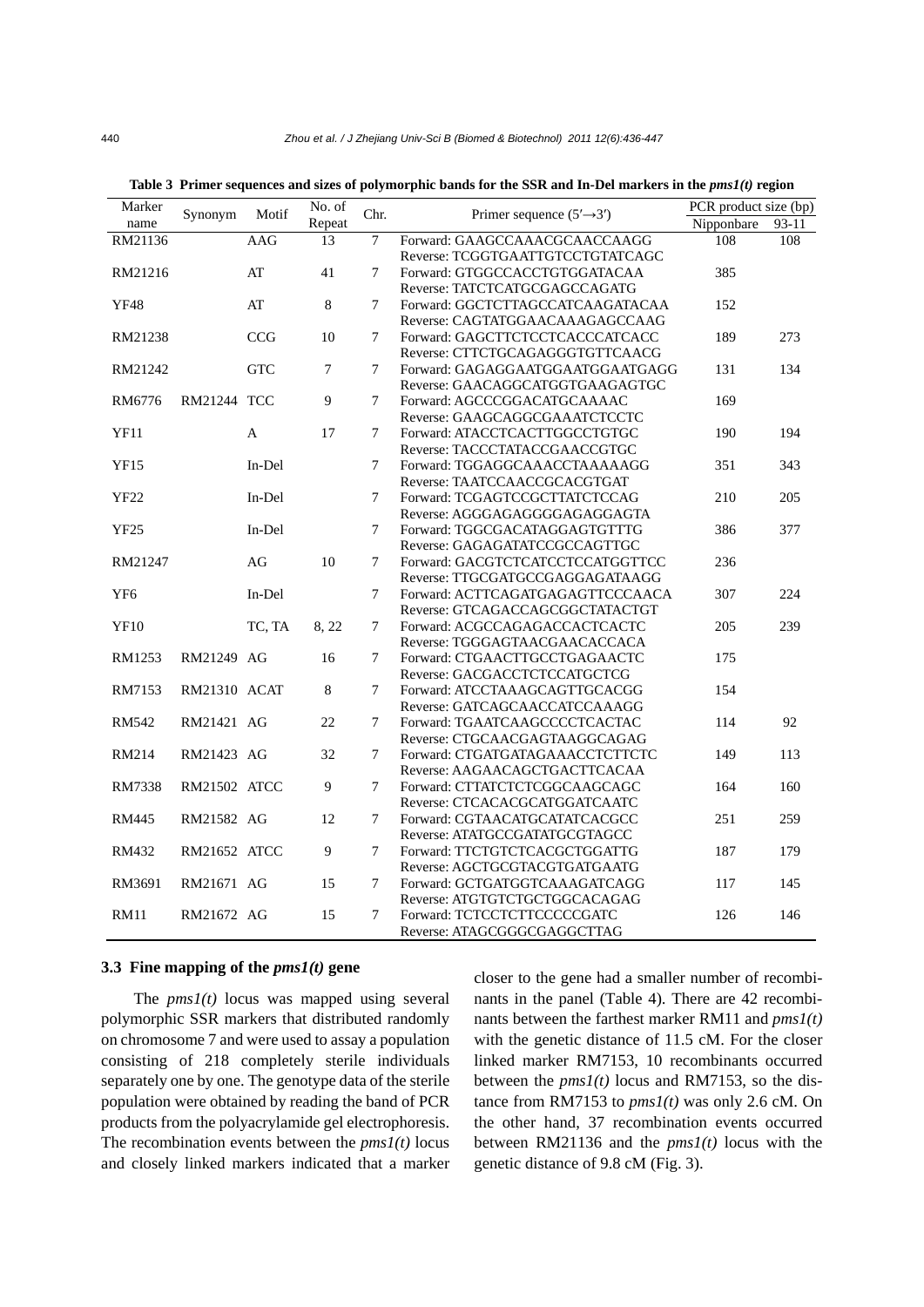In an additional 102 completely sterile individuals, 3 and 16 recombinants were detected at RM7153 and RM21136, respectively. Altogether, the data comprising 320 completely sterile individuals showed that the number of recombinant individuals was 13 at RM7153 and 53 at RM21136, respectively.



**Fig. 1 Anthers observed by naked eyes and pollen grains observed under light microscope** 

A1–A4 showed the shapes of anthers from two parents and their  $F_2$  individuals. A1: 93-11 as the fertile control with dispersed normal fertility pollens; A2:  $F<sub>2</sub>$  individual with partially dehiscent anther; A3:  $F_2$  individual with no dehiscent anther; A4: Pei′ai64S as the sterile control under the LD/HT condition. B1–B4 and C1–C4 showed anthers and pollen grains stained with  $I_2$ -KI solution, corresponding to column specimens of A1–A4. The black-stained pollen grains are considered viable, while shrink and unstained sterile pollen grains are abortive



**Fig. 2 BSA analysis for SSR markers** 

PF, PS, BF, BS, and F<sub>1</sub> represent 93-11, Pei'ai64S, fertile bulk, sterile bulk, and  $F_1$  hybrid of a cross of Pei'ai64S/ 93-11, respectively. The PCR products were separated in non-denatured 0.06 g/ml polyacrylamide gel electrophoresis, and visualized by quick silver-staining. The bands were amplified by two SSR primers (RM21242 and RM432)



**Fig. 3 Location of the** *pms1(t)* **locus on the molecular linkage map of chromosome 7** 

**Table 4 Genotypes of sterile individuals for recombinant between sterile genes and molecular markers** 

| Marker      |   |   |   |   |   |   |   | Genotype |   |    |    |    |    |    |
|-------------|---|---|---|---|---|---|---|----------|---|----|----|----|----|----|
|             |   | 2 | 3 | 4 | 5 | 6 |   | 8        | 9 | 10 | 11 | 12 | 13 | 14 |
| RM21136     | B | B | B | B | B | B | B | B        | B | B  | Α  | Н  | Н  | H  |
| <b>YF48</b> | B | B | B | B | B | B | B | B        | B | B  | B  | B  | B  | Н  |
| RM21238     | B | B | B | B | B | B | B | B        | B | B  | B  | B  | B  | Н  |
| RM21242     | B | B | B | B | B | B | B | B        | B | B  | B  | B  | B  | Н  |
| RM6776      | B | B | B | B | B | B | B | B        | B | B  | B  | B  | B  | B  |
| <b>YF11</b> | Н | B | B | B | B | B | B | B        | B | B  | B  | B  | B  | B  |
| YF22        | Н | B | B | B | B | B | B | B        | B | B  | B  | B  | B  | B  |
| YF25        | Н | H | B | B | B | B | B | B        | B | B  | B  | B  | B  | B  |
| YF6         | Н | H | H | B | B | B | B | B        | B | B  | B  | B  | B  | B  |
| RM1253      | Н | Н | Н | B | B | B | B | B        | B | B  | B  | B  | B  | B  |
| RM7153      | Н | H | Н | Н | Н | Н | Н | Н        | H | H  | Α  | Н  | Н  | B  |

A, B, and H represent genotypes of 93-11, Pei′ai64S and their heterozygote, respectively. 1–14 represent the selected individuals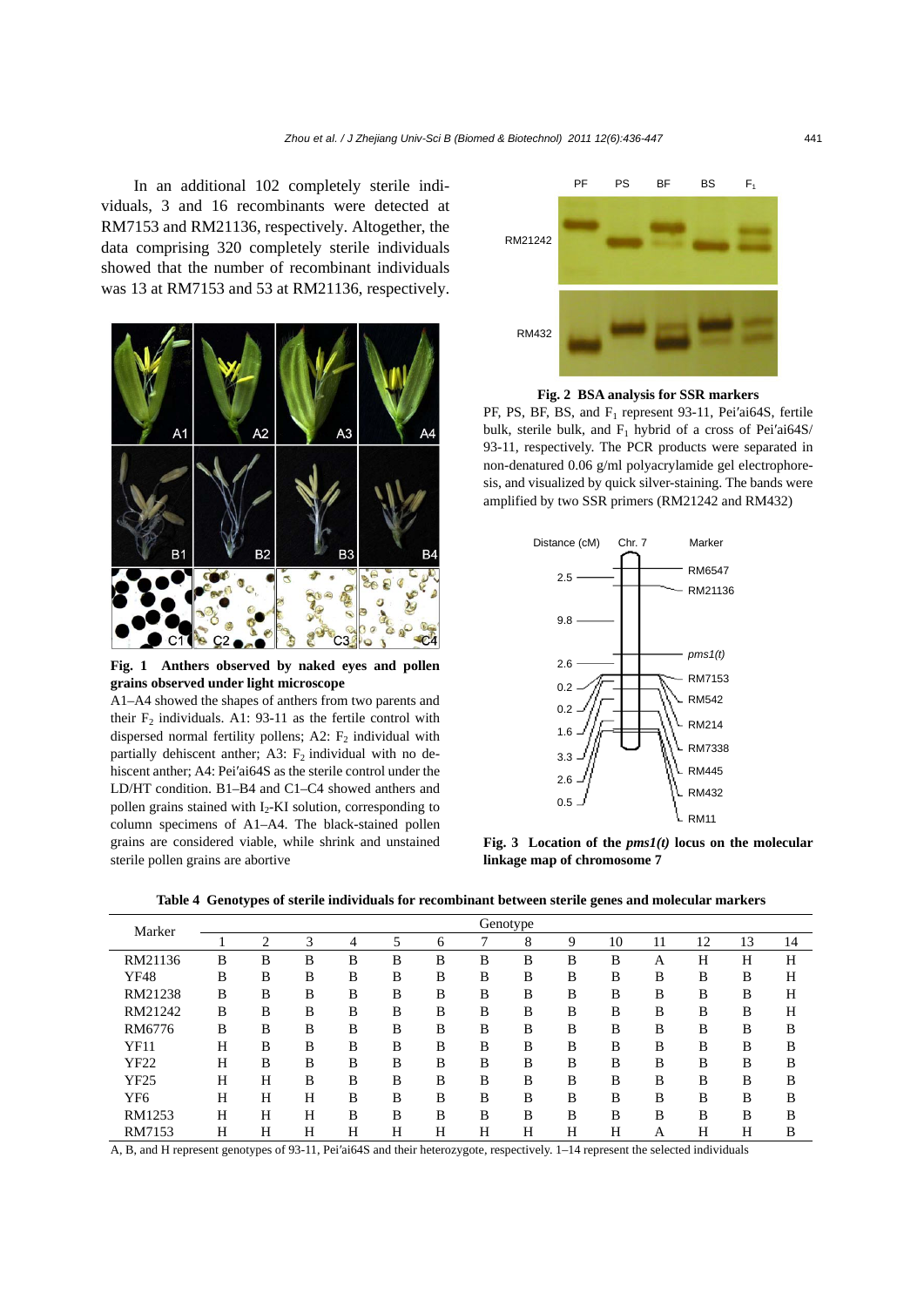For fine physical mapping of *pms1(t)*, a series of markers was further developed. As a result, we obtained 11 polymorphic molecular markers, including 7 SSR markers and 4 In-Del markers between RM21136 and RM7153 (Table 4). These markers were further used to screen the recombinants detected by RM7153 and RM21136. No recombination event was detected between the marker RM6776 and  $pms1(t)$ , and only one recombination occurred

between *pms1(t)* and its closest linked markers RM21242 and YF11 on both sides. Thus, the genetic distance decreased to 0.2 cM between *pms1(t)* and RM21242 (Table 5; Fig. 4).

# **3.4 Candidate genes of** *pms1(t)*

Genomic sequence analysis indicated that RM21242 and YF11 were located on BAC clones AP005197 and AP003740, respectively. Based on the





In the partial genetic map of the molecular markers, the numbers under the long horizontal line indicate the times of recombination events detected between the  $pms1(t)$  locus and its corresponding markers. The bold bars represent the BAC clones. The *pms1(t)* locus was covered by the thick horizontal line between the two vertical dashed lines from RM21242 to YF11, in which the genomic information was based on Nipponbare genome sequence (released 4.0), and some gene annotations of the gene loci represented with black bars were from TIGR database

**Table 5 Gene annotations and positions of start and end points of 14 gene loci within the 101.1-kb region from RM21242 to YF11 on chromosome 7** 

| No.            | Gene locus         | Gene annotation                                                    | <b>Start</b> | End     |
|----------------|--------------------|--------------------------------------------------------------------|--------------|---------|
| 1              | LOC_Os07g12120     | Hypothetical protein                                               | 6775171      | 6776190 |
| 2              | LOC_Os07g12130     | Myb-like DNA-binding domain containing protein, expressed          | 6779818      | 6777673 |
| 3              | LOC_Os07g12140     | DNA-binding protein, putative, expressed                           | 6790010      | 6794406 |
| $\overline{4}$ | $LOC_0s07g12150$   | Acyl carrier protein, mitochondrial precursor, putative, expressed | 6797368      | 6797839 |
| 5              | LOC_Os07g12160     | KHG/KDPG aldolase, putative, expressed                             | 6801745      | 6804236 |
| 6              | $LOC_0s07g12170$   | ADP-ribosylation factor 1, putative, expressed                     | 6807971      | 6810407 |
| 7              | $LOC_0s07g12180$   | Retrotransposon protein, putative, Ty1-copia subclass              | 6816373      | 6813623 |
| 8              | $LOC_0s07g12190$   | Retrotransposon protein, putative, unclassified                    | 6818596      | 6817502 |
| 9              | $LOC_0s07g12200$   | ADP-ribosylation factor 1, putative, expressed                     | 6821343      | 6823745 |
| 10             | $LOC_0s07g12210$   | Conserved hypothetical protein                                     | 6832221      | 6833291 |
| 11             | $LOC_0s07g12220$   | Conserved hypothetical protein                                     | 6839803      | 6843124 |
| 12             | $LOC_0s07g12230$   | Hypothetical protein                                               | 6846320      | 6851694 |
| 13             | LOC_Os07g12240     | Calmodulin TaCaM2-1, putative                                      | 6854921      | 6855484 |
| 14             | $LOC$ $Os07g12250$ | 60S ribosomal protein L24, putative, expressed                     | 6863637      | 6864932 |

The above information is cited from the TIGR Rice Genome Annotation website http://rice.plantbiology.msu.edu/cgi-bin/gbrowse/rice/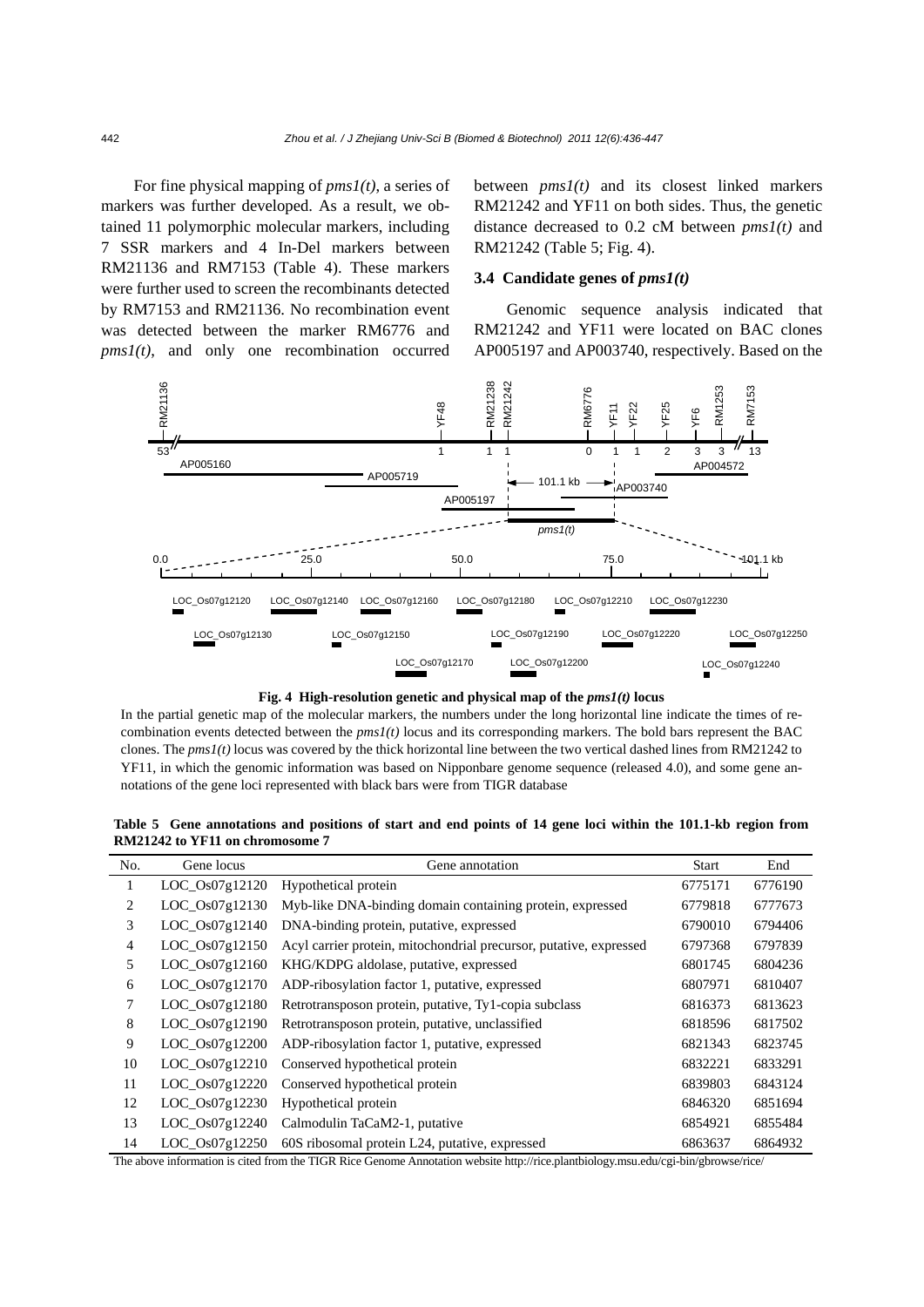genome sequence of Nipponbare, the physical distance between these two markers is approximately 101.1 kb. Based on the gene annotation information (TIGR Rice Genome Annotation Release 5, Jan. 24, 2007; http://www.tigr.org/tdb/e2k1/osa1/pseudomolecules/ info.shtml), about 14 predicted loci were found to be present in the above region, which may be considered as the candidate genes for *pms1(t)* (Fig. 4; Table 5). Among these loci, LOC Os07g12130 encodes a Myb-like protein containing a DNA-binding domain, which hits 16 gene ontology (GO) terms. One of the gene ontology (GO) terms is GO:0009628, which responds to abiotic stimulus. Interestingly, GO:0009266, a child term for GO:0009628, responds to thermal stimulus. Two other second child terms, GO:0009408 and GO:0040040, also respond to heat stimulus and have the characteristics of thermosensory behavior, which are very closely related to the thermo-sensitive genic male sterile characteristics. However, for the other 13 candidate genes, we did not find a direct relationship with the photoperiod or thermo-sensitive response. These results suggest that the locus of LOC Os07g12130 is more likely a thermo-sensitive candidate gene for *pms1(t)*.

#### **3.5 Expression analysis**

To investigate whether the expression levels of the candidate genes located in the target region change under different conditions, five putative genes annotated as expressed proteins were tested for their expressions in rice panicles at 2, 10, and 20 cm stages. These tissues were harvested from Pei′ai64S plants grown under two natural conditions, LD/HT and SD/LT. The results showed that expressions of LOC\_Os07g12140, LOC\_Os07g12160, and LOC\_ Os07g12170 were detected in all tested panicles, and their mRNA levels displayed similar expression patterns in different photoperiod and temperature treatments (Fig. 5). The band intensities of LOC\_Os07g 12130 were higher at 2 and 10 cm panicles than that at 20 cm panicles under LD/HT conditions, but the band intensities from 2 and 10 cm panicles were lower under LD/HT conditions than those from same stage panicles under SD/LT conditions (Fig. 5), indicating that the expression of LOC\_Os07g12130 is altered under different environmental conditions and/or different panicle growth stages. These expression patterns of LOC\_Os07g12130 further support that the

*pms1(t)* is a promising candidate gene*.* Similar diversities of the expression levels for LOC\_Os07g 12240 were observed under different environments and/or panicle developmental stages. The band intensities of 20 cm panicles under LD/HT conditions and 10 cm panicles under SD/LT conditions were almost undetectable. Our results imply that LOC\_ Os07g12140 may also associate with photoperiod and thermo-sensitive male sterile traits, and its expression may be controlled by other factor(s).



**Fig. 5 Semi-quantitative RT-PCR results of five candidate genes for Pei′ai64S** 

The individuals were planted under LD/HT and SD/LT conditions, respectively. Also, samples were taken at three different stages of the young panicle sizes (2, 10, and 20 cm). LOC\_Os07g12130, 12140, 12160, 12170, and 12240 were used as the candidate genes, and ubiquitin as a control in our experiment

#### **4 Discussion**

#### **4.1 Genetic diversity of PTGMS rice**

Nongken 58S, which was a photosensitive male sterile line discovered by the Shi (1985), has played a crucial role in "two-line" rice breeding in China; however, the studies on its photosensitive sterile gene and genetic mapping remain controversial. Early research suggested that the sterility trait for *japonica* PTGMS lines, involving Nongken 58S, is controlled by a single nuclear gene (Shi, 1985), which was named as *pms3* (Mei *et al*., 1999a; 1999b), and mapped on chromosome 12 (Lu *et al*., 2005). However, subsequent studies showed that the sterile trait for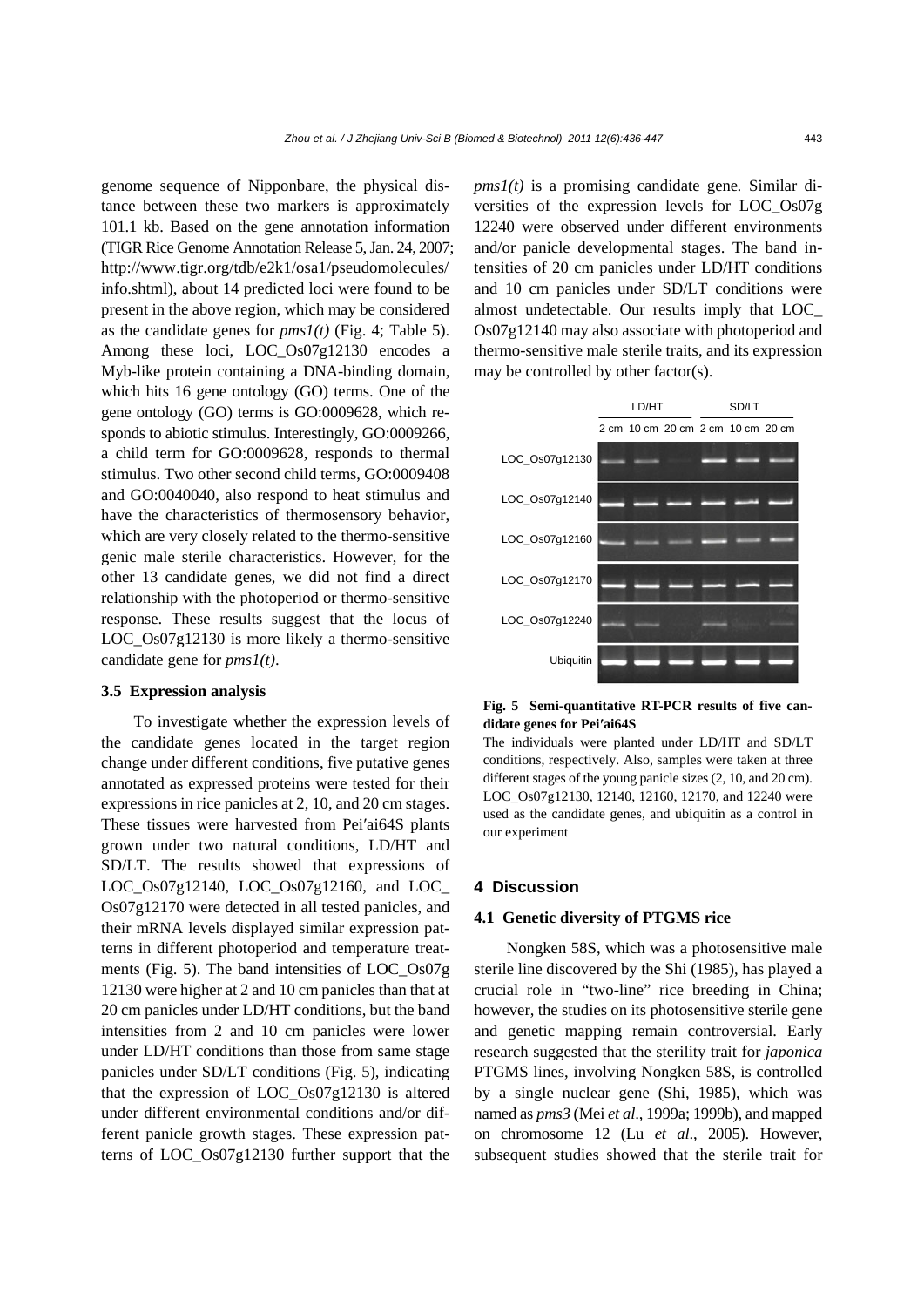PTGMS varieties derived from Nongken 58S was controlled by two recessive genes. The PGMS genes of the line 32001S consist of the two gene loci (*pms1* and *pms2*), of which the *pms1* gene was located on chromosome 7 (Zhang *et al*., 1994; Mei *et al*., 1999b; Liu *et al*., 2001; Lu *et al*., 2005), and another *pms3* gene on chromosome 12 (Lu *et al*., 2005).

Localization studies showed that the TGMS genes from different sources may be located in different chromosomes. Examples include reports that *tms1* (Wang *et al*., 1995), *tms2* (Lopez *et al*., 2003), *tms3* (Subudhi *et al*., 1997), *tms4* (Dong *et al*., 2000), *tms5* (Yang *et al*., 2007a), *rtms1* (Jia *et al*., 2001), *ms-h* (Koh *et al*., 1999), and *tms6* (Lee *et al*., 2005) were located on chromosomes 8, 7, 6, 2, 2, 10, 9, and 5, respectively. However, these TGMS materials are not to be applied in rice production because of the non-stability of their sterility. The Pei′ai64S used in this study has been widely used in the seed production of hybrid rice in China. This PTGMS line is developed through subspecies hybridization, and has a complex genetic background containing rice germplasms from *indica*, *japonica*, and *javanica*, although its sterility is also derived from the Nongken 58S. So it is of great significance in theory and practice to clarify the localization of the sterile gene.

# **4.2 Distribution of PTGMS genes on rice chromosome 7**

In this study, we showed that the sterility trait for Pei′ai64S is controlled by two recessive genes. In our linkage analysis of SSR markers, we showed that the  $pmsI(t)$  gene for the Pei'ai64S located on the short arm of chromosome 7 between two markers (RM7153 and RM21136) with a 12.4-cM genetic distance. Further we found that the *pms1(t)* gene was within the interval of the RM21242 and YF11 with a 0.4-cM distance, and was co-segregated with the RM6776. Based on sequence information from the Nipponbare genome, the gene range between RM21242 and YF11 covers close to 101.1 kb, in which there are 14 loci. By combining the above bioinformatics and gene expression analyses, we hypothesized that the LOC\_Os07g12130 locus is most likely a candidate gene of *pms1(t)*.

So far, two other TGMS genes, *tms2* (Lopez *et al*., 2003) and *tms5* (Zhou *et al*., 2006), were mapped on the long arm of rice chromosome 7 while the PTGMS gene *pms1* was also mapped on the short arm of this chromosome (Liu *et al*., 2001). Therefore, we hypothesized that there may exist a "hotspot" of the TGMS genes on chromosome 7. Interestingly, the RG477 linked to *pms1* gene with the interval of 0.25-cM (Liu *et al*., 2001), and was just located at the second intron position of the LOC\_Os07g12130 locus. Further analysis showed that our positioning of the  $pms1(t)$  gene coincided with the location of the *pms1* gene in the same BAC clone, but in the opposite direction (GenBank accession No. AP005197). We suggest that there are two following possible explanations:

The first one is the different genetic background between both tested PTGMS varieties (Pei′ai64S in this study and 32001S tested in Liu *et al*. (2001)). The former was developed from the complex crosses of *indica*/*japonica*, while the latter was derived from the cross of *indica*/*indica*, although both sterile varieties contained commonly the sterile genes from Nongken 58S. Therefore, we assume that a gene cluster (a set of two or more genes) may play the different effects on the male sterility, which was also found in the fertility restorer genes. There is a set of the *Rf-1* homologous genes on chromosome 10 (Akagi *et al*., 2004; Komori *et al*., 2004).

The second one is that our experimental methods and identification standard of the sterile plants are different from those used by Liu *et al*. (2001), which will have an impact on the positioning results. Liu's sterile standard was based on the seed setting rate under the natural conditions, in which the plants with seed setting rate lower than 10% were regarded as the sterile type. However, this estimated number of sterile plants was generally higher than that from pollen fertility (data not shown). Therefore, the adoption of identification standards with the pollen fertility was superior to that with the seed fertility, which can accurately calculate the crossing-over value of the sterile plants. In order to ensure the accuracy of the investigation, we also conducted two years of repeated testing and reproduced consistent results. Meanwhile, we also developed an optimal DNA silver staining method for SSR marker analysis on 0.06 g/ml polyacrylamide gel, which ensures gene mapping accuracy of *pms1(t)*.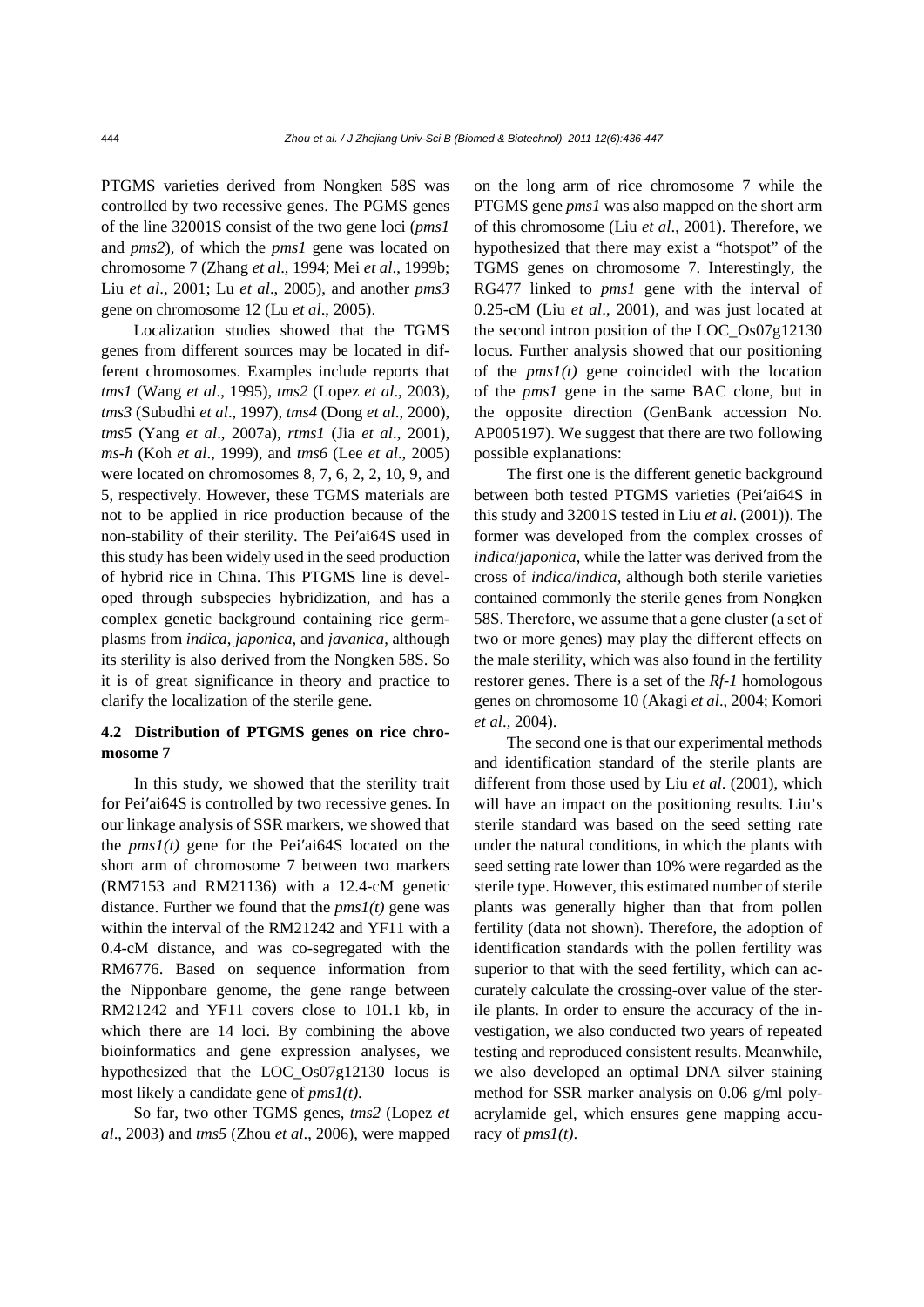# **4.3 Correlation between Myb-like protein and PTGMS gene**

Based on RT-PCR results, we sequenced the two candidate genes LOC\_Os07g12130 and LOC\_Os07g 12240 (supplementary Data 1–4), which displayed different expression levels under different environmental conditions. LOC\_Os07g12130, as a *pms1(t)* candidate gene, encodes a Myb-like protein with a DNA binding domain. Myb proteins are the largest superfamily of transcription factors that play a regulating role in the process of development and defense reaction, such as regulation of plant cell shape, growth regulators, and responses to stress (Meissner *et al*., 1999). A new *Myb*-like gene (*AtMYB103*) showed a high level of mRNA expression in the early development of anther tapetum and middle-level performance in *Arabidopsis thaliana* (Li *et al*., 1999). The fertility of the mutant with double defects of anther development in *myb33* and *myb65* was enhanced in higher light and lower temperature conditions (Millar and Gubler, 2005). The over expression of *AtMYB24*, as a member of the R2R3 *Myb* gene family, usually causes abnormal pollen grains and anther indehiscence during the microspore development in *Arabidopsis* (Yang *et al*., 2007b). Zhu *et al*. (2004) identified an anther dehiscence 1 (*aid1*) gene, which encodes a new protein containing single Myb domains from a mutant of rice spikelet fertility. In addition, *OsGAMYB* gene knockout mutants produced abnormal flowers more frequently under high temperature conditions than under low temperature conditions (Kaneko *et al*., 2004). Thus, LOC\_Os07g 12130 that may be regarded as a member of a signal transduction pathway affects anther development by regulating gene expression at different temperatures. In young panicles of Pei′ai64S, Myb transcription factors showed a significantly lower transcriptional abundance under the LD/HT than under the SD/LT conditions, which may lead to a significant gene inhibition in the normal process of transcription (Guo *et al*., 2006).

In this study, we hypothesized that there might be different expression patterns of *pms1(t)* gene under different photoperiod and temperature conditions. The RT-PCR results demonstrated that the mRNA level of *pms1(t)* (LOC\_Os07g12130) was dramatically reduced under the LD/HT conditions, which suggests an association between male sterility and this gene. However, the detail on the  $pms1(t)$  expression pattern under different photoperiod and temperature conditions remains unclear. Further work is required to elucidate whether this gene product is similar to the UGP-like enzyme (Chen *et al*., 2007) in the rice spikelet.

The mutations that occurred in the promoter/ untranslated regions (UTR) may lead to changes in gene expression profiles. Recently, by sequencing of the upstream of *BnGID1* gene of a dwarf mutant from *Brassica napus*, a tripartite base mutant in the pyrimidine box of the *BnGID1* promoter was found (Li *et al*., 2010), based on which we need to further confirm sequence mutations in the promoter/UTR of LOC\_Os07g12130 in our further research.

## **Acknowledgements**

We thank Dr. Jia-hua XIE and Dr. Farooqahmed KITTUR (North Carolina Central University, USA) for English language correction.

## **References**

- Akagi, H., Nakamura, A., Yokozeki-Misono, Y., Inagaki, A., Takahashi, H., Mori, K., Fujimura, T., 2004. Positional cloning of the rice *Rf-1* gene, a restorer of BT-type cytoplasmic male sterility that encodes a mitochondriatargeting PPR protein. *Theor. Appl. Genet*., **108**(8): 1449-1457. [doi:10.1007/s00122-004-1591-2]
- Chen, R.Z., Zhao, X., Shao, Z., Wei, Z., Wang, Y.Y., Zhu, L.L., Zhao, J., Sun, M.X., He, R.F., He, G.C., 2007. Rice UDP-glucose pyrophosphorylase 1 is essential for pollen callose deposition and its cosuppression results in a new type of thermosensitive genic male sterility. *Plant Cell*, **19**(3):847-861. [doi:10.1105/tpc.106.044123]
- Chen, S., Lu, H., 1996. Allelism of thermo-sensitive genic male sterile genes of *indica* rice. *Sci. Agric. Sin*., **29**(1): 27-33 (in Chinese).
- Dong, N.V., Subudhi, P.K., Luong, P.N., Quang, V.D., Quy, T.D., Zheng, H.G., Wang, B., Nguyen, H.T., 2000. Molecular mapping of a rice gene conditioning thermosensitive genic male sterility using AFLP, RFLP and SSR techniques. *Theor. Appl. Genet*., **100**(5):727-734. [doi:10.1007/s001220051345]
- Guo, X.Q., Dong, H.T., Zheng, K.L., Luo, H.M., Tan, X.L., Fang, Y.Q., Wang, Y.Q., Deng, Y., Dai, C.G., Lou, Y.C., *et al*., 2006. Gene expression profiling under different photoperiod/temperature conditions in a photoperiod-/ thermo-sensitive genic male sterile line of rice (*Oryza*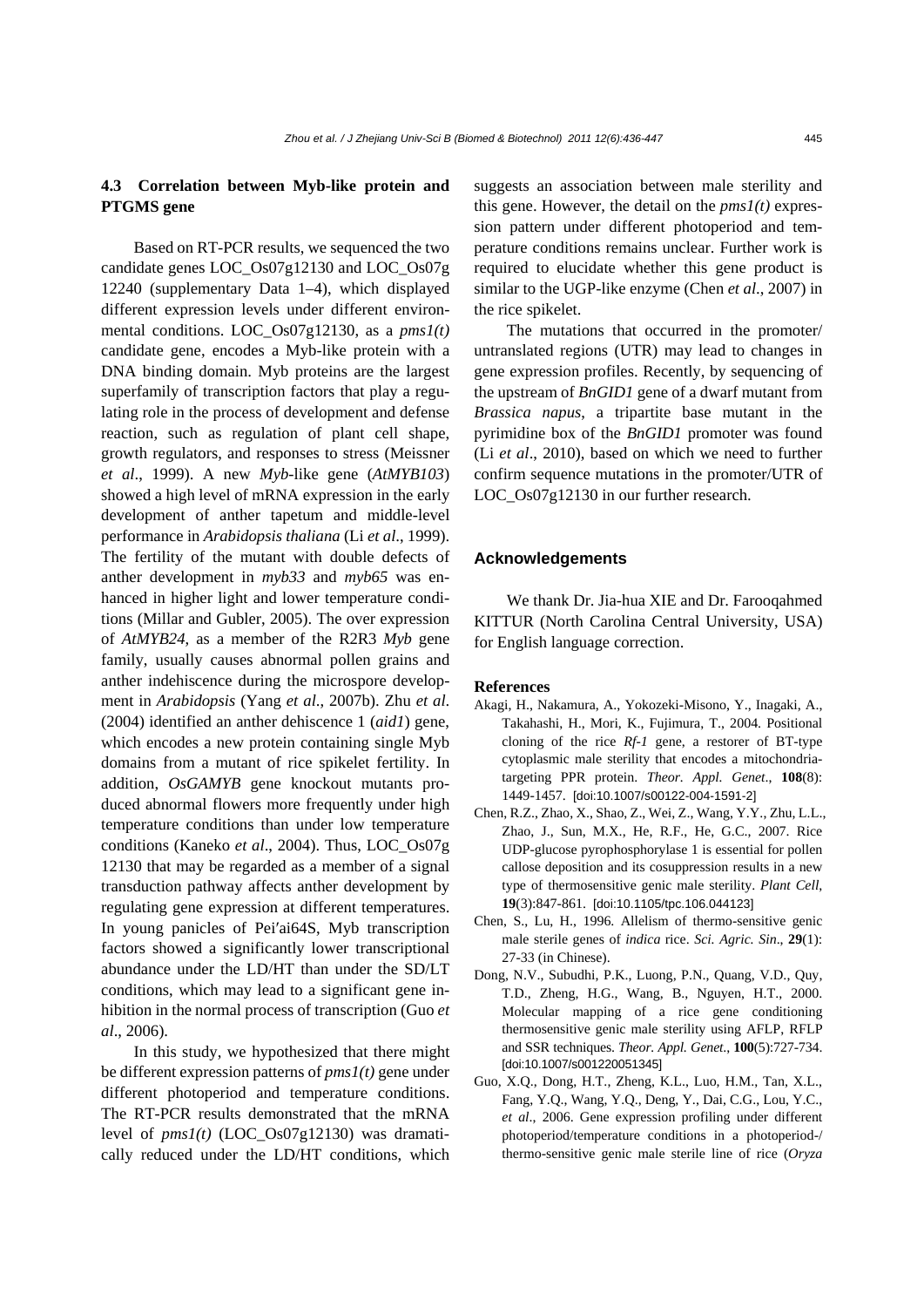*sativa* L.). *Chin. Sci. Bull.*, **51**(2):175-181. [doi:10.1007/ s11434-005-1087-8]

- Jia, J.H., Zhang, D.S., Li, C.Y., Qu, X.P., Wang, S.W., Chamarerk, V., Nguyen, H.T., Wang, B., 2001. Molecular mapping of the reverse thermo-sensitive genic male-sterile gene (*rtms1*) in rice. *Theor. Appl. Genet*., **103**(4):607-612. [doi:10.1007/PL00002916]
- Jiang, S.Y., Cai, M., Ramachandran, S., 2007. ORYZA SATIVA MYOSIN XI B controls pollen development by photoperiod-sensitive protein localizations. *Dev. Biol*., **304**(2):579-592. [doi:10.1016/j.ydbio.2007.01.008]
- Kaneko, M., Inukai, Y., Ueguchi-Tanaka, M., Itoh, H., Izawa, T., Kobayashi, Y., Hattori, T., Miyao, A., Hirochika, H., Ashikari, M., *et al*., 2004. Loss-of-function mutations of the rice *GAMYB* gene impair alpha-amylase expression in aleurone and flower development. *Plant Cell*, **16**(1): 33-44. [doi:10.1105/tpc.017327]
- Koh, H.J., Son, Y.H., Heu, M.H., Lee, H.S., McCouch, S.R., 1999. Molecular mapping of a new genic male-sterility gene causing chalky endosperm in rice (*Oryza sativa* L.). *Euphytica*, **106**(1):57-62. [doi:10.1023/A:1003575016035]
- Komori, T., Ohta, S., Murai, N., Takakura, Y., Kuraya, Y., Suzuki, S., Hiei, Y., Imaseki, H., Nitta, N., 2004. Mapbased cloning of a fertility restorer gene, *Rf-1*, in rice (*Oryza sativa* L.). *Plant J*., **37**(3):315-325.
- Lee, D.S., Chen, L.J., Suh, H.S., 2005. Genetic characterization and fine mapping of a novel thermosensitive genic male-sterile gene *tms6* in rice (*Oryza sativa* L.). *Theor. Appl. Genet.*, **111**(7):1271-1277. [doi: 10.1007/s00122-005-0044-x]
- Li, H., Wang, Y., Li, X., Gao,Y., Wang, Z., Zhao, Y., Wang, M., 2010. A GA-insensitive dwarf mutant of *Brassica napus* L. correlated with mutation in pyrimidine box in the promoter of *GID1*. *Mol. Biol. Rep.*, **38**(1):191-197. [doi:10.1007/s11033-010-0094-2]
- Li, S.F., Higginson, T., Parish, R.W., 1999. A novel *myb*related gene from *Arabidopsis thaliana* expressed in developing anthers. *Plant Cell Physiol.*, **40**(3):343-347.
- Lincoln, S., Daly, M., Lander, E., 1992. On Structing Genetic Maps with MAPMAKER/EXP 3.0. Whitehead Institute Technical Report, 3rd Ed. Whitehead Institute, Cambridge.
- Liu, N., Shan, Y., Wang, F.P., Xu, C.G., Peng, K.M., Li, X.H., Zhang, Q., 2001. Identification of an 85-kb DNA fragment containing *pms1*, a locus for photoperiodsensitive genic male sterility in rice. *Mol. Genet. Genomics*, **266**(2):271-275.
- Liu, R.H., Meng, J.L., 2003. MapDraw: a microsoft excel macro for drawing genetic linkage maps based on given genetic linkage data. *Hereditas*, **25**(3):317-321 (in Chinese).
- Lopez, M.T., Toojinda, T., Vanavichit, A., Tragoonrung, S., 2003. Microsatellite markers flanking the *tms2* gene facilitated tropical TGMS rice line development. *Crop Sci*., **43**(6):2267-2271. [doi:10.2135/cropsci2003.2267]
- Lu, Q., Li, X.H., Guo, D., Xu, C.G., Zhang, Q., 2005. Localization of *pms3*, a gene for photoperiod-sensitive

genic male sterility, to a 28.4-kb DNA fragment. *Mol. Genet. Genomics*, **273**(6):507-511. [doi:10.1007/s00438- 005-1155-4]

- Luo, X., Qiu, Z., Li, R., 2000. Pei-Ai64S-A dual-purpose sterile line whose sterility is induced by low critical temperature. *Hybrid Rice*, **15**(s2):4-5 (in Chinese).
- Matsumoto, T., Wu, J.Z., Kanamori, H., Katayose, Y., Fujisawa, M., Namiki, N., Mizuno, H., Yamamoto, K., Antonio, B.A., Baba, T., *et al*., 2005. The map-based sequence of the rice genome. *Nature*, **436**(7052):793-800. [doi:10.1038/Nature03895]
- Mei, M.H., Chen, L., Zhang, Z.H., Li, Z.Y., Xu, C.G., Zhang, Q., 1999a. *pms3* is the locus causing the original photoperiodsensitive male sterility mutation of 'Nongken 58S'. *Sci. China (Ser. C)*, **42**(3):316-322. [doi:10.1007/ BF03183609]
- Mei, M.H., Dai, X.K., Xu, C.G., Zhang, Q., 1999b. Mapping and genetic analysis of the genes for photoperiodsensitive genic male sterility in rice using the original mutant nongken 58S. *Crop Sci.*, **39**(6):1711-1715. [doi:10.2135/cropsci1999.3961711x]
- Meissner, R.C., Jin, H.L., Cominelli, E., Denekamp, M., Fuertes, A., Greco, R., Kranz, H.D., Penfield, S., Petroni, K., Urzainqui, A., *et al*., 1999. Function search in a large transcription factor gene family in *Arabidopsis*: assessing the potential of reverse genetics to identify insertional mutations in R2R3 *MYB* genes. *Plant Cell*, **11**(10): 1827-1840. [doi:10.1105/tpc.11.10.1827]
- Michelmore, R.W., Paran, I., Kesseli, R.V., 1991. Identification of Markers Linked to Disease-Resistance Genes by Bulked Segregant Analysis—a Rapid Method to Detect Markers in Specific Genomic Regions by Using Segregating Populations. *PNAS*, **88**(21):9828-9832. [doi:10.1073/pnas.88.21.9828]
- Millar, A.A., Gubler, F., 2005. The *Arabidopsis GAMYB*-like genes, *MYB33* and *MYB65*, are MicroRNA-regulated genes that redundantly facilitate anther development. *Plant Cell*, **17**(3):705-721. [doi:10.1105/tpc.104.027920]
- Murray, M., Thompson, W., 1980. Rapid isolation of high molecular weight plant DNA. *Nucleic Acids Res*., **8**(19):4321-4325. [doi:10.1093/nar/8.19.4321]
- Rozen, S., Skaletsky, H.J., 2000. Primer3 on the WWW for General Users and for Biologist Programmers. *In*: Krawetz, S., Misener, S. (Eds.), Bioinformatics Methods and Protocols: Methods in Molecular Biology. Humana Press, Totowa, NJ, p.365-386.
- Shi, M., 1985. The discovery and preliminary studies of the photoperiod-sensitive recessive male sterile rice (*Oryza sativa* L. subsp. *japonica*). *Sci. Agric. Sin*., (2):44-48 (in Chinese).
- Steiner, J.J., Poklemba, C.J., Fjellstrom, R.G., Elliott, L.F., 1995. A rapid one-tube genomic DNA extraction process for PCR and RAPD analyses. *Nucleic Acids Res*., **23**(13): 2569-2570. [doi:10.1093/nar/23.13.2569-a]
- Subudhi, P.K., Borkakati, R.P., Virmani, S.S., Huang, N., 1997. Molecular mapping of a thermosensitive genetic male sterility gene in rice using bulked segregant analysis.